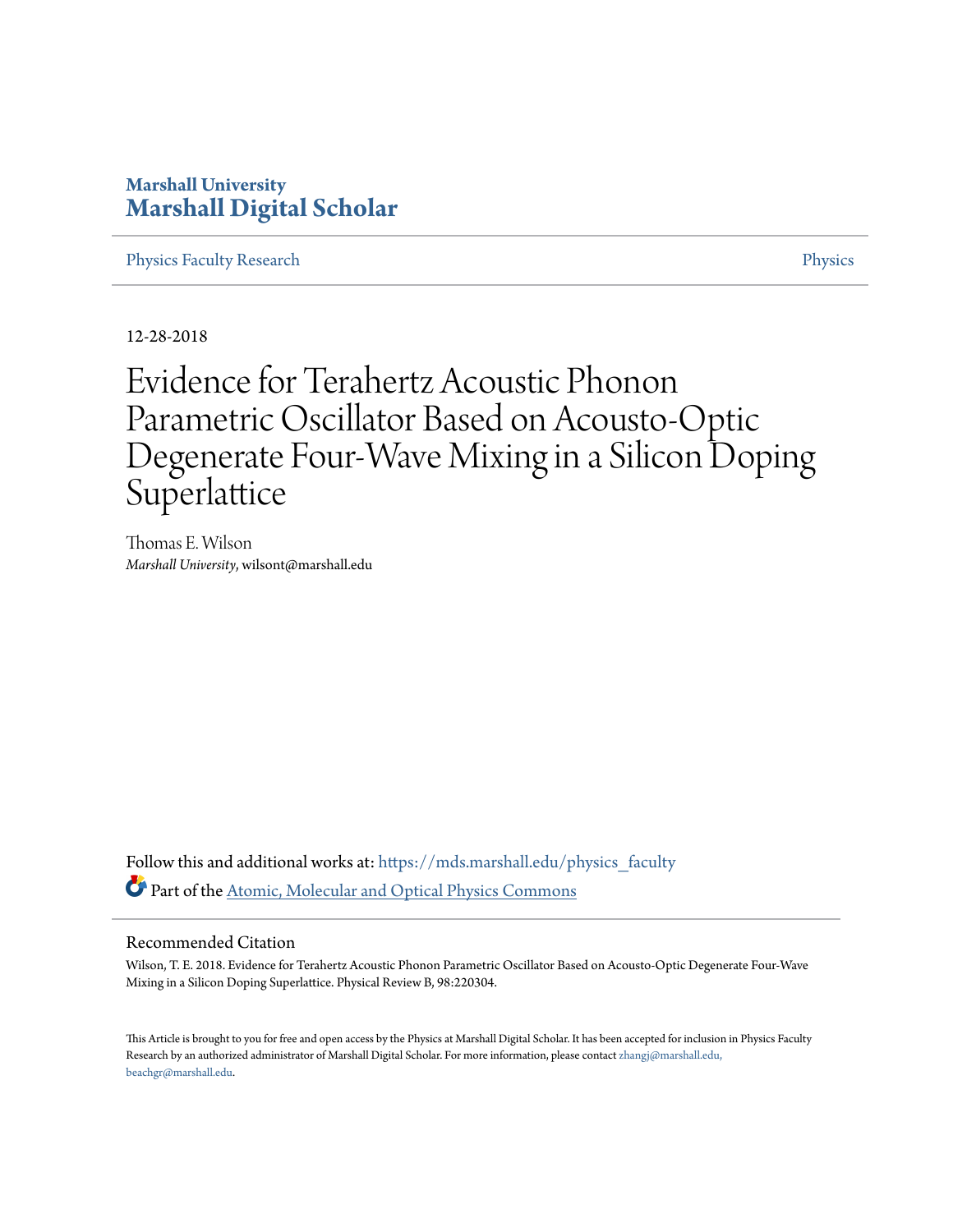## **Evidence for terahertz acoustic phonon parametric oscillator based on acousto-optic degenerate four-wave mixing in a silicon doping superlattice**

Thomas E. Wilson\*

*Department of Physics, Marshall University, Huntington, West Virginia 25755, USA*

(Received 12 August 2018; revised manuscript received 21 November 2018; published 28 December 2018)

We report evidence for a 1.0-THz self-starting mirrorless acoustic phonon parametric oscillator (MAPPO) produced from acousto-optic phase-conjugate degenerate four-wave (D4WM) mixing in a THz laser-pumped silicon doping superlattice (DSL). The DSL was grown by molecular beam epitaxy on a (100) boron-doped silicon substrate. A superconducting NbTiN subwavelength grating was used to couple the THz laser radiation into the DSL. Superconducting granular aluminum bolometric detection, coupled with Si:B piezophonon spectroscopy, revealed excitation of THz coherent compressional and shear waves, along the  $\langle 111 \rangle$  direction only. The Bragg scattering condition for distributed feedback, and the energy conservation requirement for the D4WM process, were both verified. A THz MAPPO could provide a test bed for studies of nonclassical acoustic phonon fields.

DOI: [10.1103/PhysRevB.98.220304](https://doi.org/10.1103/PhysRevB.98.220304)

Phonons, the quanta associated with the vibrational waves of a crystalline lattice, are among the most important excitations in condensed matter. Major advances in our understanding of the physics of phonons during the past several decades have included first-principles calculations of the phonon lifetimes in simple crystals, their interactions with other phonons, defects, boundaries, and impurities, and in controlling thermal transport at the nanoscale [\[1\]](#page-5-0). A coherent source of acoustic phonons could find widespread applications in science and technology. The stimulated emission of transverse acoustic (TA) phonon avalanches at 50.4 GHz has been observed in dilute centers in ruby [\[2\]](#page-5-0). Current phonon studies use visiblelight pulse (VLP) transducer techniques [\[3\]](#page-5-0) to produce and detect coherent near-THz acoustic phonons. In most VLPbased experiments, the generation of coherent phonons was limited to longitudinal acoustic (LA) phonons because of the lateral symmetry of the excited crystal, although TA phonons at 0.4 THz have also been produced by piezoelectric coupling in GaN multiple quantum wells [\[4\]](#page-5-0). A (femto- or picosecond) VLP produces, by electronic excitation and relaxation, a stress as a source of near-THz coherent acoustic phonons. Stress joined with an LA or TA wave can be monitored by a pumpprobe technique measuring changes in reflectivity. A VLP transducer can consist of a metal film, a surface region of a crystal, or a superlattice (SL). More recently, the sound amplification by stimulated emission of radiation (saser) in semiconductor superlattice structures has been described in connection with the VLP transducer technique. One type of saser uses an active medium, a population inversion in a voltage-biased SL containing free electrons [\[5,6\]](#page-5-0). Gain is due to phonon stimulated electronic transitions between next-nearest energy levels of a Wannier-Stark ladder; the gain coefficient for LA waves at 650 GHz was  $3 \times 10^3$  cm<sup>-1</sup>. Another type [\[7\]](#page-5-0) utilizes a miniband current in a SL (at

room temperature) showing gain due to the acoustoelectric effect; its gain coefficient for LA waves near 400 GHz was  $8 \times 10^3$  cm<sup>-1</sup>.

In this Rapid Communication, we report experimental evidence for a mirrorless acoustic phonon parametric oscillator (MAPPO) in a doping superlattice structure operating at 1 THz. It is based upon acousto-optic (AO) phase-conjugate degenerate four-wave mixing (4WM) [\[8\]](#page-5-0) of counterpropagating fields. The MAPPO is optically pumped by nanosecond (ns)-pulsed 1.04-THz plane-polarized laser radiation. Coherent light sources based upon 4WM in mirrorless laser oscillators, in both hot and cold atoms [\[9\]](#page-5-0), are known to have some unique properties such as cavity-free alignment and large tunability. We have designed the SL period to provide spatially distributed feedback. Distributed feedback occurs when the Bragg scattering condition is satisfied for the signal and phase-conjugate acoustic waves propagating normal to a gain grating [\[10\]](#page-5-0) associated with the 4WM process. We have not, however, made any first-principles calculations, and more data are necessary to further validate, and more fully understand, the phenomenon.

A "*n*–*i*–*p*–*i*" DSL [\[11\]](#page-5-0) is formed by a periodic *n*- and *p*doping structure in an otherwise homogeneous semiconductor crystal with undoped (*i*) regions in between. In its ground state the sample thus consists of a single crystal (in contrast to compositional SLs) with alternately positively and negatively charged sheets of ions. Given the backfolded acoustic phonons (see Fig. [1](#page-2-0) of Ruden and Dohler [\[12\]](#page-5-0)) under the superlattice aspect are optical modes, doping SLs could be expected to be excitable by far-infrared (FIR) electromagnetic fields. Our delta-doped doping SLs were grown by molecular beam epitaxy (MBE) on (100) float-zone 150-mm-diam silicon wafers and consisted of 30 sequential *n-i-p-i'*s with period  $d = 8.1$  nm and dopant (B and Sb) concentrations:  $N_A^{2D} =$  $N_D^{\text{2D}} = 3.3 \times 10^{13} \text{ cm}^{-2}$ . The smallest subband energy level spacing in the V-shaped potential wells for both electrons and holes is of order 50 meV in our doping SL [\[13\]](#page-5-0), much

<sup>\*</sup>Corresponding author: wilsont@marshall.edu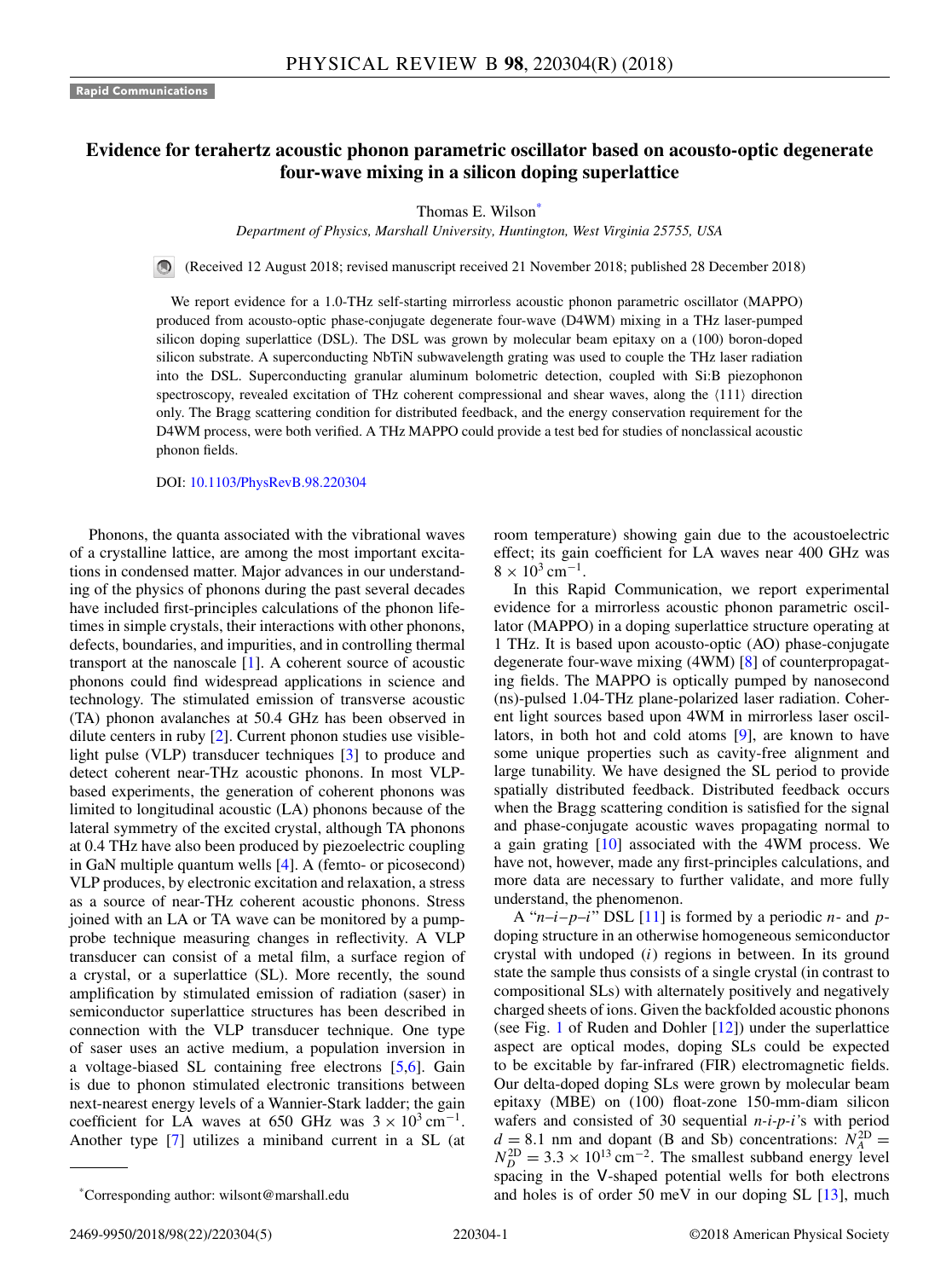<span id="page-2-0"></span>

FIG. 1. (a) Schematic diagram of MAPPO showing *k*/−*k* evanescent electromagnetic fields, and  $\langle 111 \rangle$ -directed  $Q$ /− $Q$  (PC) acoustic fields. (b) Energy conservation diagram for D4WM. (c) Distributedfeedback phase matching, projected onto (100) plane, results in a standing LA wave (solid lines) for *Q*/−*Q*. DSL (dotted line) of period *d* . Gain grating (dashed-dotted line) shown. LA wavelength:  $\Lambda_{LA}$ .

larger than the 4.3-meV pump radiation. Intense THz fields on the order of MV*/*cm have been reported to induce carrier generation by impact ionizations associated with impurity states in undoped multiple quantum wells [\[14\]](#page-5-0), however, in our experiments we use quite modest THz fields on the order 10 V*/*cm. Accordingly, our AO 4WM process should lie in the reactive regime [\[15\]](#page-5-0) where the FIR light frequency is below the onset of absorption by electronic transitions.

Acoustic phase conjugation has been observed in piezoelectric semiconductors at microwave frequencies [\[16\]](#page-5-0) resulting from a nonlinear piezoelectric coupling between photons and phonons (or electric field *E* and elastic strain *S*) of the form  $\gamma E^2 S^2$ , with  $\gamma$  the coupling constant. This fourwave coupling is of the same form as that found in optical 4WM giving rise to optical phase conjugation. We postulate that electrostriction coupling of this form is present in our experiments due to the direct action of the electric field acting upon the ion sheets of the DSL. Recently, electrostriction has also been reported to have produced an extraordinarily strong D4WM response yielding THz acoustic breathing modes in gold nanoparticles [\[17\]](#page-5-0). Figure 1 illustrates schematically our posited 1.04-THz MAPPO process (energy conservation and distributed feedback have been verified as described below). In AO D4WM one of the optical pump waves and the acoustic probe wave couple to produce an index grating [\[18\]](#page-5-0). This grating coherently scatters the counterpropagating optical pump wave to produce a phase-conjugate acoustic wave. Distributed feedback coupled with parametric gain can then resonantly generate a standing-wave pattern along  $\langle 111 \rangle$ . The index gain-grating planes are normal to the acoustic wave



FIG. 2. Schematic diagram of experimental arrangement. Thicknesses of grating coupler and DSL (cross-hatched) not to scale. THz pump laser radiation incident from left with wave vector *k*, *E* field, and typical digitized pulse envelope shown.

vector. In contrast to optical parametric oscillators (OPOs), for MAPPOs the difficulties of phase matching due to dispersion are largely circumvented [\[15\]](#page-5-0).

Figure 2 illustrates our experimental arrangement. A silicon crystal (size 7 mm  $\times$  5 mm  $\times$  0.60 mm) is immersed in vapor-pumped liquid helium (1.66 K) and carries on one surface a superconducting NbTiN grating coupler patterned on top of the doping SL, and on the opposite crystal surface a superconducting Al bolometer. The grating coupler is illuminated by nanosecond-pulsed polarized 1.04-THz laser radiation. We chose to use NbTiN for the grating coupler (500 nm thick, 10  $\mu$ m period, 6  $\mu$ m line, 4  $\mu$ m space) due to its high-frequency gap 1.2 THz [\[19\]](#page-5-0) and low absorptivity, to preclude the generation of broadband incoherent acoustic phonons. The subwavelength grating coupler converts the incident FIR electromagnetic wave into counterpropagating evanescent surface waves within the DSL as shown in Fig.  $1(a)$ . Grating-coupler theory [\[20\]](#page-5-0) shows that 85% of the incident FIR laser intensity is converted into the surface waves with 15% remaining in the propagating field. The evanescent field, with a  $1.7$ - $\mu$ m decay length, can be assumed to be uniform over the  $0.24 - \mu$ m-thick DSL, and does not extend appreciably into the 0.60-mm-thick Si:B substrate. The 100 nm-thick serpentine bilayer granular aluminum/palladium bolometer [\[21\]](#page-5-0), with an active area  $A = 0.53$  mm<sup>2</sup>, was used for the detection of both photons and phonons. The phaseconjugate acoustic wave would not be detected. The bolometer's responsivity  $R = 900$  V/W was obtained through a combined dc and ns-pulsed characterization study [\[22\]](#page-5-0). The bolometer was biased at a constant current of 40  $\mu$ A, and the voltage signal was amplified  $40\times$  using 1-GHz bandwidth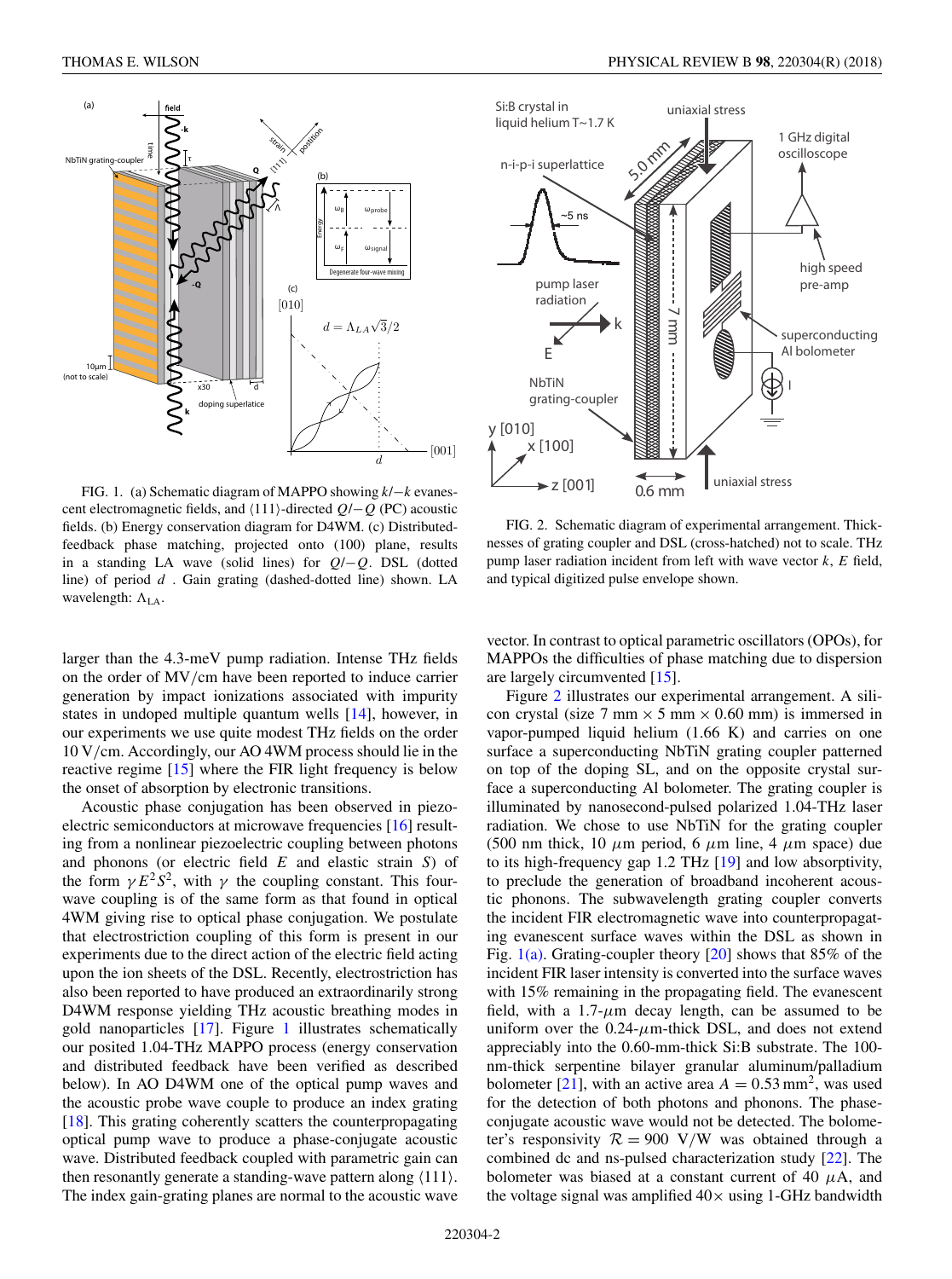<span id="page-3-0"></span>

FIG. 3. Stacked sequence of digitized bolometer signals (arb. units) for increasing (estimated) pump power (mW) listed above traces.

electronics, and recorded using a fast real-time digital sampling oscilloscope.

The Si substrate was boron doped at a density of  $N_B$  =  $10^{15}$  cm<sup>-3</sup> in order to use Si:B piezophonon spectroscopy [\[23,24\]](#page-5-0). The resonant phonon scattering by the stress-split acceptor ground state can be used for phonon spectroscopy. We chose the boron doping density  $N_B$  appropriate for our sample thickness, according to a scaling law found in the Appendix of Schwarte and Berberich [\[25\]](#page-5-0),  $N_B \sim N_{SB} \frac{4 \text{ mm}}{0.6 \text{ mm}}$ , where  $N_{SB} = 4.8 \times 10^{13}$  cm<sup>-3</sup> and 4 mm were their doping level and sample thickness, respectively. The scattering rate for TA phonons was shown [\[25\]](#page-5-0) to be larger than for LA phonons, although the respective scattering rates approach each other near 5 meV. We used a uniaxial stress apparatus designed after Fröhlich and Nieswand [\[26\]](#page-5-0), and calibrated up to 3 kbar to apply the stress via a spring balance mounted above the cryostat.

We used a previously described [\[27\]](#page-5-0) custom cavitydumped, optically pumped, FIR molecular gas laser to pump the DSL. The FIR laser resonator, filled with methyl fluoride at a pressure of 6 Torr and pumped by the 9R20 line of a multimode transversely excited atmospheric  $CO<sub>2</sub>$  laser, yielded smooth cavity-dumped pulse envelopes  $\lceil \Delta t \rceil \leq 5$  ns (full width at half maximum, FWHM)] (see Fig. [2\)](#page-2-0), as measured by a 1-GHz bandwidth pyroelectric detector, containing the linearly polarized 1.04-THz radiation. Peak powers of order 10 kW were obtained at 10-Hz pulse repetition rates. The measured wavelength,  $\lambda = 288.2 \pm 0.05 \,\mu \text{m}$ , obtained with a scanning metal-mesh (1000-lpi) Fabry-Pérot interferometer [\[28\]](#page-5-0), agreed with the published wavelength [\[29\]](#page-5-0) for this FIR line. The energy contained in a FIR pulse fluctuated by  $\approx$ 50% from pulse to pulse, with frequent larger excursions. A waveguide [\[30\]](#page-5-0), used for FIR laser beam transport to the entrance window of the liquid-helium cryostat, was interrupted to insert a pair of crossed wire-grid polarizers to reduce the pump power to  $\sim$ 10 mW.

Figure 3 shows a stacked sequence of digitized bolometer traces (signal versus time) in response to single laser pulses of progressively increasing power. Due to the nonlinearity of

the bolometer response (described below), however, the listed powers are suspect. The first pulse observed (time 0 ns) in all traces is the bolometer response to the arrival of undiffracted grating-coupled FIR laser radiation. As the laser radiation pump power reaches a threshold power of 6.4 mW, ballistic acoustic phonons appear at a delay time of  $110 \pm 2$  ns. As the incident FIR power increases further, the acoustic signal at the 110-ns delay grows progressively stronger, and at an 8.8-mW pump power, a second phonon signal appears at  $210 \pm 2$  ns. The distinct onsets of the phonon signals with pump power may be misleading, however, due to the nonlinearity of the bolometer response. For the determination of group velocities of waves consistent with observed signals, we use the equations of motion (Christoffel's equations [\[31\]](#page-5-0)) for sound waves in silicon (mass density  $\rho = 2.332$  g/cm<sup>3</sup>, elastic constants  $c_{11} = 167.8 \text{ GPa}$ ,  $c_{12} = 65.2 \text{ GPa}$ ,  $c_{44} =$ 80.01 GPa) [\[32\]](#page-5-0). Among the surveyed modes for  $\langle 100 \rangle$ ,  $\langle 110 \rangle$ ,  $\langle 111 \rangle$ ,  $\langle 012 \rangle$ , and  $\langle 122 \rangle$  directions, we find agreement with the measured transit times across the 0.60-mm-thick (100) Si:B substrate only for the  $\langle 111 \rangle$  LA and TA modes. The group (and phase) velocities for the  $\langle 111 \rangle$  LA and TA modes are  $v_{LA}$  = 9.400 km/s and  $v_{TA} = 5.110$  km/s, respectively. The computed transit times for the  $\langle 111 \rangle$  LA and TA modes are 110 and 203 ns, in good agreement with the experimental values, 110 and 210 ns, respectively (Fig. 3). The slight discrepancy with the TA transit time may be due to a change in the elastic constants due to the Si:B substrate doping. Identical arrival times, however, would be expected for phonons produced along any of the four equivalent  $\langle 111 \rangle$  forward directions. The Bragg scattering condition for distributed feedback [see Fig.  $1(c)$  is given by

$$
2Q\cos(\theta) = NG,\tag{1}
$$

with  $\theta$  the angle between the phonon wave vector  $\phi$  and the DSL reciprocal lattice vector  $\vec{G} = \frac{2\pi}{d}$  [001], and with  $N$  integer. For the observed  $\langle 111 \rangle$  LA and TA modes at 1.04 THz (frequency verified below), with associated wavelengths  $\Lambda_{LA} = 9.35$  nm and  $\Lambda_{TA} = 4.91$  nm, respectively, we indeed find near integer values *N* for both LA and TA modes, i.e., 1.00 and 1.90, respectively. Thus, the experimental results are in excellent agreement with the distributed feedback requirement. A higher threshold observed for the TA mode could be expected since the Bragg scattering condition is not quite as well satisfied in this case, i.e., 1.90 instead of 2.00. Interestingly, a [001] LA mode at 1.04 THz would also satisfy the Bragg condition with  $N = 1.00$ , but this mode is not observed.

As shown in Fig. 3, as the incident FIR estimated power increases, the registered bolometer signals broaden in time and the amplitudes saturate. Thus, the bolometer unfortunately was operated in a nonlinear regime in these experiments. To continue with an analysis, we will assume that the integrated area of a given pulse is proportional to the absorbed energy. We accordingly assume that the absorbed signal power is proportional to its integrated pulse area, relative to that of the integrated weakest laser pulse response (lowest trace in Fig. 3). Estimated absorbed powers were then obtained by multiplying the ratio of areas by the peak voltage of the weak laser pulse, and dividing by the bolometer responsivity  $\mathcal R$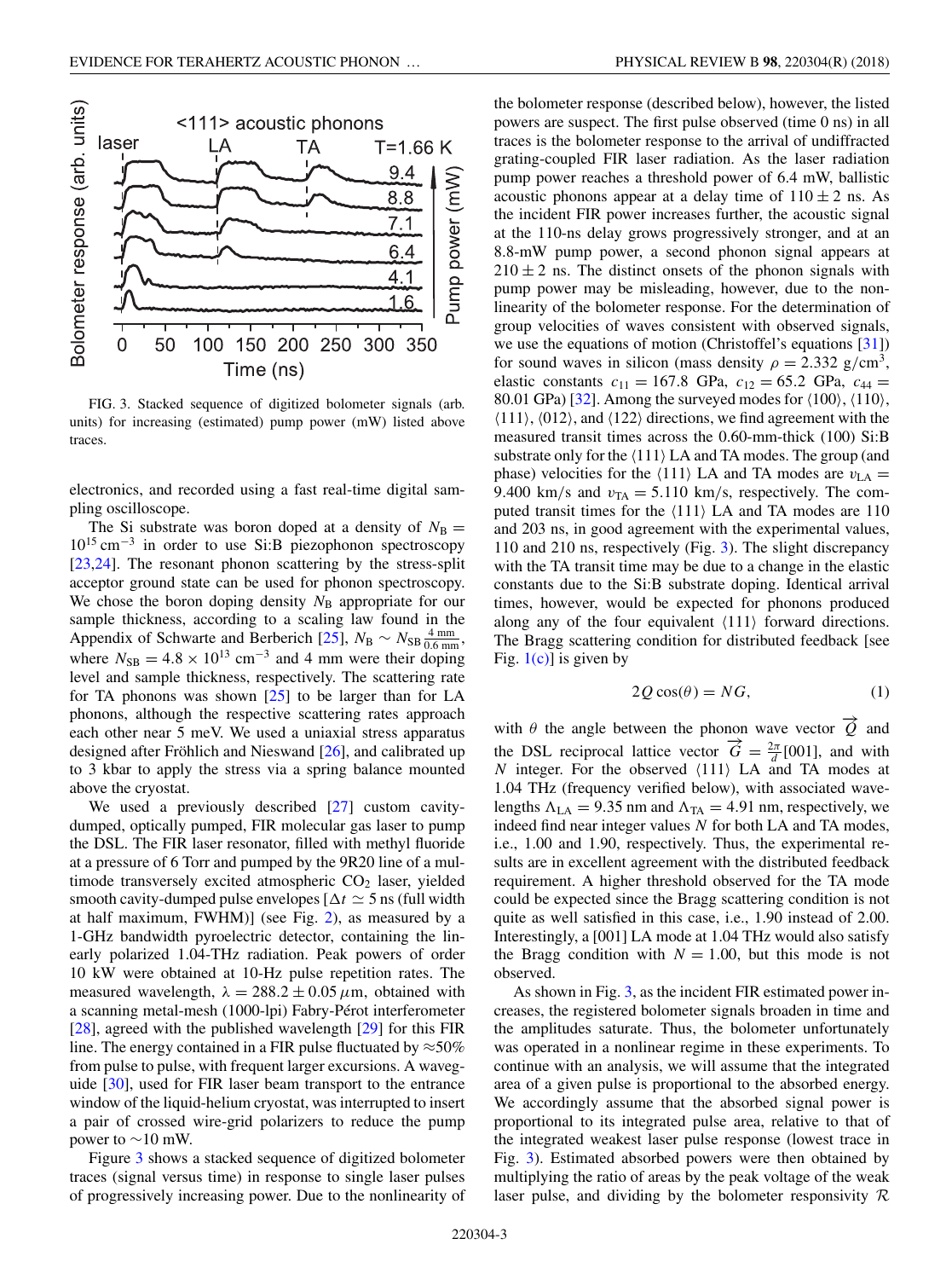

FIG. 4. LA (top) and TA (bottom) phonon signals (points with lines to guide the eye) vs applied [100] uniaxial stress, or phonon energy (2*.*73 × 10−<sup>3</sup> meV*/*bar). 0.18-meV step size.

and the postdetection electronics amplification. The estimated incident pump powers are obtained (numbers shown above traces to the right in Fig. [3\)](#page-3-0) from the absorbed FIR pump powers by dividing by 0.15 (that fraction of the zero-order propagating light reaching the bolometer) and by 0.016, the FIR absorbtance of the bolometer. The latter was calculated using the theory of electromagnetic wave propagation in stratified dielectric and metallic media [\[33\]](#page-5-0), using the lowtemperature FIR index of refraction of silicon [\[34\]](#page-5-0), 3.318, and the resistivity, 235  $\mu\Omega$  cm, of the biased bolometer. Estimates of the acoustic pulse power within the doping DSL result from dividing the bolometer's absorbed acoustic power by 0.30, the estimated acoustic wave absorptance of the bolometer. The latter is consistent with dielectric crystal/metal interface studies [\[35\]](#page-5-0).

Figure 4 displays separately the LA and TA phonon spectra as obtained by Si:B piezophonon spectroscopy. The averaged  $(10<sup>3</sup>$  single shots) peak of a bolometer response to a phonon pulse, for a time gate of width  $\Delta t$  positioned at the arrival time for the mode in question, is plotted versus the Si:B resonant scattering energy *E*. Here, the peak value of each bolometer phonon signal, prior to averaging, was divided by the peak value of a separately detected portion of the FIR pump radiation that reflected from a wire-mesh beam splitter and focused onto a pyroelectric detector. As a result, the averaged bolometer responses shown are in arbitrary units, and the corresponding pump power was not estimated from the bolometer response in this case. The phonon energies for both LA and TA signals (the drop in the signals) are identified as 4.3 meV, corresponding to 1.04 THz, in excellent agreement with the presumed AO D4WM process. On average, the TA signal is weaker  $(x_4^1)$ . It is well known from phonon focusing studies in silicon [\[36\]](#page-5-0) using incoherent sources that TA phonon signals are stronger than LA signals along  $\langle 111 \rangle$ . Since our data shown in Figs. [3](#page-3-0) and 4 indicate the opposite, we have further evidence for coherent, and not incoherent, phonon generation.

Figure 5 shows a plot of the estimated LA power versus the 1.04-THz estimated pump power. Here, we have divided the



FIG. 5. Estimated LA power vs the estimated pump power of the FIR laser radiation.

full incident LA power by 4 to account for power assumed to emanate from four  $\langle 111 \rangle$  equivalent directions. For the pump power  $P \sim 9.4$  mW and estimated  $\langle 111 \rangle$  LA power  $\sim$ 18 *μW*, we find a conversion efficiency,  $\eta \sim 2 \times 10^{-3}$ . The propagating acoustic pulse contains  $9 \times 10^{-14}$  J in a volume  $V = v_{\text{LA}}\Delta t A/\sqrt{3} = 1.4 \times 10^{-11} \text{ cm}^3$ . The estimated phonon occupation number in this volume is  $n = 1.4 \times 10^8$ . The zero-point amplitude [\[37\]](#page-5-0) is given by  $\zeta_{zp} = \sqrt{\hbar \rho V^* \omega} \sim$  $3.2 \times 10^{-18}$  m, where we choose for the initial coherence volume  $V^* \sim 1.4 \times 10^{-15}$  m<sup>3</sup>, a cylinder formed by the circular projected bolometer area  $A/\sqrt{3}$ , and a coherence length  $\Lambda_{LA}/2$  (due to elastic scattering at B and Sb impurities). The avalanche of stimulated LA phonons then corresponds to a classical acoustic wave of amplitude  $\zeta = \zeta_{\text{zp}}\sqrt{n+1}$  ∼  $3.7 \times 10^{-14}$  m. This amplitude corresponds to  $2.7 \times 10^{-4}$  of the distance between an impurity and the nearest Si atom, or strain,  $S \sim 3 \times 10^{-4}$ . Picosecond acoustic solitons formed in Si have reported strain levels of this order of magnitude [\[38\]](#page-5-0). For an active medium length of  $L = 30 \times d \times \sqrt{3} =$  $0.42 \mu$ m, and assuming a unity zero-point fluctuation, we find a large exponential gain coefficient,  $g_{LA} = \ln(n/1)/L \simeq$  $4 \times 10^5$  cm<sup>-1</sup>.

In summary, we report evidence for a self-starting MAPPO operating at 1.04 THz. A MAPPO may prove useful as a source of coherent acoustic phonons with both compressional and shear waves available for probing material properties at the nanoscale. In principle, a MAPPO might also be operated in reverse [\[18\]](#page-5-0) as an acoustic wave detector; coherent incident acoustic waves could excite coherent FIR radiation which could be coupled out using a grating or a prism. Given that stimulated optical 3WM and 4WM have been used to study quantum correlations between photon beams [\[9,39,40\]](#page-5-0), nonlinear MAPPOs could also provide a test bed for analogous studies of nonclassical acoustic phonon fields.

I wish to extend my appreciation for fruitful discussions to K. F. Renk, to E. Kasper, J. Schulze, and M. Oehme for providing the DSL samples, to A. Lichtenberger for the